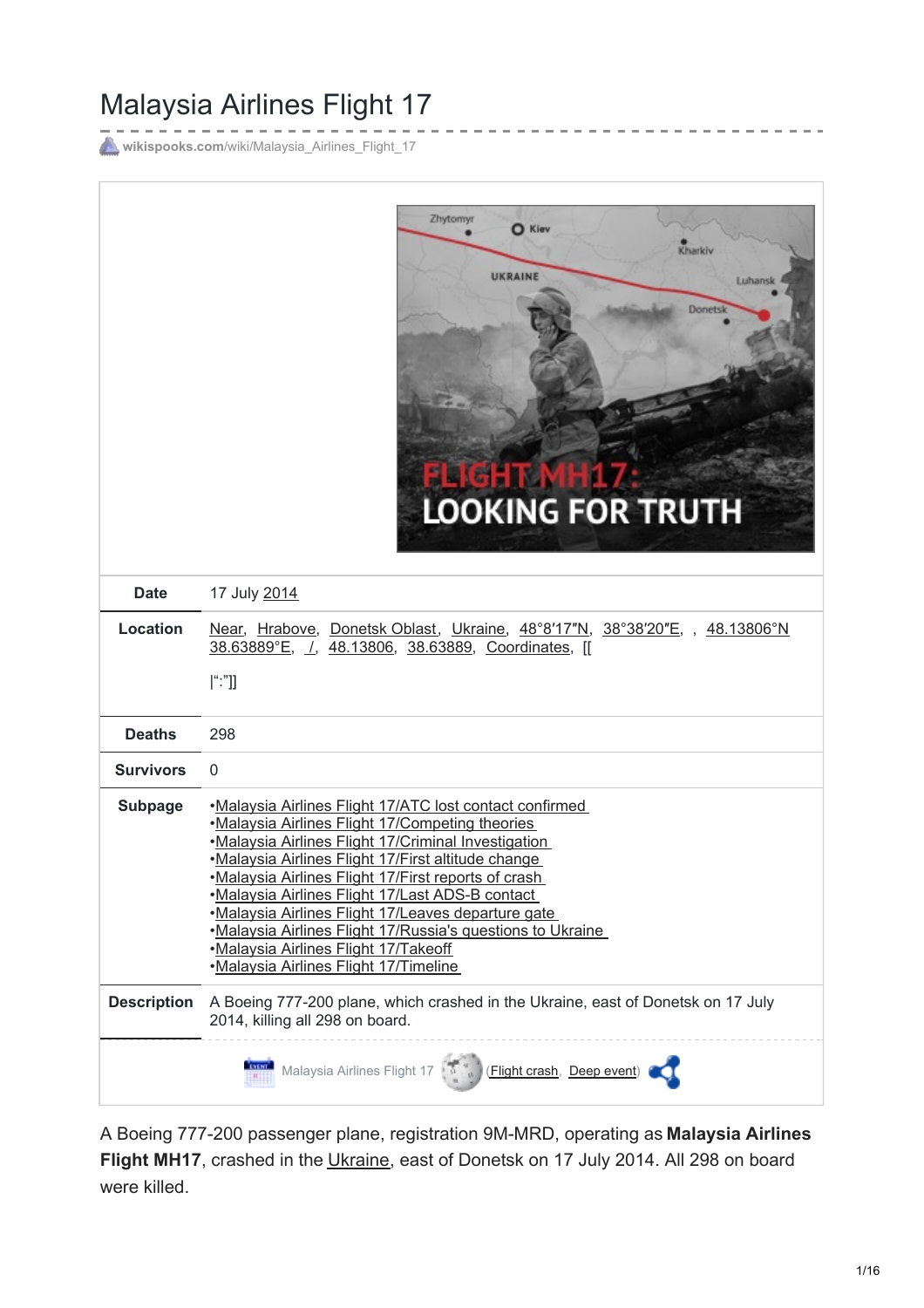Flight MH17 departed the gate at Amsterdam-Schiphol Airport in the Netherlands at 12:14 hours local time, bound for Kuala Lumpur, [Malaysia](https://wikispooks.com/wiki/Malaysia). It was airborne at 12:30 (10:30 UTC) from runway 36C and reached a cruising altitude of FL310 at 12:53 (10:53 UTC). Ninety minutes into the flight, at 12:01 UTC and just prior to entering Ukrainian airspace, the flight climbed to FL330. $11$  This altitude was maintained until last contact by ADS-B receivers of a flight tracking website, at 13:21:28 UTC overhead Snizhne, heading 118° at 490 knots.  $^{[2]}$  $^{[2]}$  $^{[2]}$ 

# <span id="page-1-1"></span><span id="page-1-0"></span>**Contents**

# Recent developments

In April 2016, Police arrested a man on suspicion of trying to assassinate Oleksandr Ruvin, Ukraine's most senior forensic scientist, the chief expert witness in the investigation into the fate of Malaysia Airlines MH17.[\[3\]](#page-14-2)

It is now:

- <span id="page-1-2"></span>• 1280 days since the crash,
- <span id="page-1-3"></span>1273 days since the data from flight recorders was downloaded by UK AAIB Farnborough<sup>[\[4\]](#page-14-3)</sup>,
- 1269 days since UN high commissioner for human rights said "*It is imperative that a prompt, thorough, effective, independent and impartial investigation be conducted into this event.*"<sup>[\[5\]](#page-14-4)</sup> and
- <span id="page-1-5"></span><span id="page-1-4"></span>1252 days since the criminal investigation was "*in full swing*" [\[6\]](#page-14-5)

| <b>Page Name</b>                                             | <b>Size</b> | <b>Description</b>                                                                          |
|--------------------------------------------------------------|-------------|---------------------------------------------------------------------------------------------|
| Malaysia Airlines Flight 17/ATC lost<br>contact confirmed    | 653         |                                                                                             |
| <b>Malaysia Airlines Flight</b><br>17/Competing theories     | 54,703      | competing theories as to why and how Malaysia<br>Airlines Flight 17 came to its tragic end. |
| <b>Malaysia Airlines Flight 17/Criminal</b><br>Investigation | 7,474       |                                                                                             |
| <b>Malaysia Airlines Flight 17/First</b><br>altitude change  | 175         |                                                                                             |
| <b>Malaysia Airlines Flight 17/First</b><br>reports of crash | 177         |                                                                                             |
| Malaysia Airlines Flight 17/Last<br>ADS-B contact            | 579         |                                                                                             |
| <b>Malaysia Airlines Flight 17/Leaves</b><br>departure gate  | 234         |                                                                                             |
| Malaysia Airlines Flight 17/Russia's<br>questions to Ukraine | 9,998       |                                                                                             |
| Malaysia Airlines Flight 17/Takeoff                          | 173         |                                                                                             |
|                                                              |             |                                                                                             |

## Sub-Pages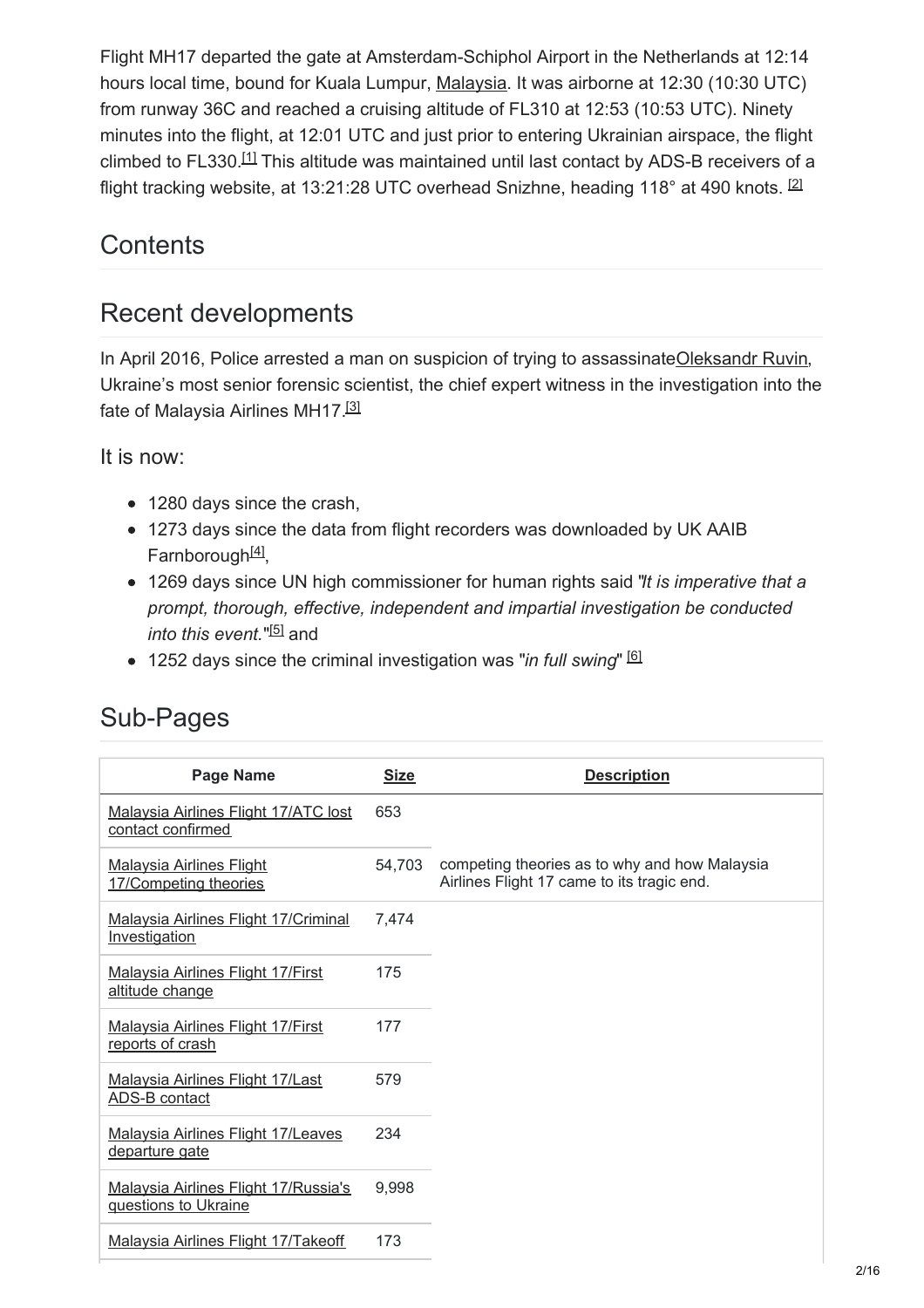| Page Name                            | <b>Size</b> | <b>Description</b> |
|--------------------------------------|-------------|--------------------|
| Malaysia Airlines Flight 17/Timeline | 993         |                    |

# **Background**

The aircraft was flying over an area of vicious fighting in the civil war between the westernbacked, [coup-imposed](https://wikispooks.com/wiki/Ukraine_coup_2014) Kiev Junta of Petro [Poroshenko](https://wikispooks.com/wiki/Petro_Poroshenko) and dissident, Russian-speaking areas of Eastern Ukraine. Wreckage of the aircraft settled in a dissident-controlled area close to the city of Donetsk.

The civil war in Ukraine is symptomatic of the conflict between the Anglo-US[-NATO](https://wikispooks.com/wiki/NATO) global hegemony agenda that requires the subjugation of Russia - pursued through relentless Eastward expansion - and the Russia-[BRICS](https://wikispooks.com/wiki/New_Development_Bank) resistance to this agenda. The information war surrounding the fate of Flight MH17 reflects this reality and is as intense as that surrounding [9-11](https://wikispooks.com/wiki/9-11). In these circumstances it is inconceivable that both Russia and Anglo-US-NATO were not deploying all the technical surveillance means at their disposal on the Eastern Ukraine region. It is therefore almost certain that both have comprehensive data, satellite images and recordings of voice traffic between the MH17 and the Ukraine ATC's, quite apart from the routine recordings of the Kiev and Dnepropetrovsk ATC facilities themselves, which the Kiev authorities immediately took possession of. As of 17 August 2014, only Russia has released any of this kind of information.  $1/1$ 

## <span id="page-2-0"></span>Concurrent NATO exercises

<span id="page-2-1"></span>[NATO](https://wikispooks.com/wiki/NATO) exercise *Sea Breeze*, involving US and other [NATO](https://wikispooks.com/wiki/NATO) warships in the Black Sea, ran from 10-21 July 2014 and included "commercial aircraft monitoring" using the AN/SPY1 radar of the AEGIS-Class cruiser USS Vela Gulf.<sup>[\[8\]](#page-14-7)</sup> Also present in Ukraine were 200 US Army personnel, normally stationed in Germany, as part of the concurrent NATO exercise *Rapid Trident*. [\[9\]](#page-14-8)

## <span id="page-2-2"></span>Siberia Airlines Flight 1812

On 4 October 2001, in an incident now barely remembered in the West, Siberia Airlines Flight 1812 - a commercial airliner carrying 78 passengers and crew - was shot down by the Ukrainian military over the Black Sea whilst en route from Tel Aviv, Israel to Novosibirsk, Russia, killing all on board. The then Ukrainian government of Leonid [Kuchma](https://wikispooks.com/w/index.php?title=Leonid_Kuchma&action=edit&redlink=1) initially denied any involvement in the loss of the aircraft but was eventually forced by indisputable evidence to admit that it had in fact been accidentally shot down during a military exercise [\[10\]](#page-14-9)

## <span id="page-2-3"></span>Cause

The long-awaited 'Preliminary Report' by The Dutch Safety Board into the cause of the crash, added little information of significance:

There are no indications that the MH17 crash was caused by a technical fault or by actions of the crew.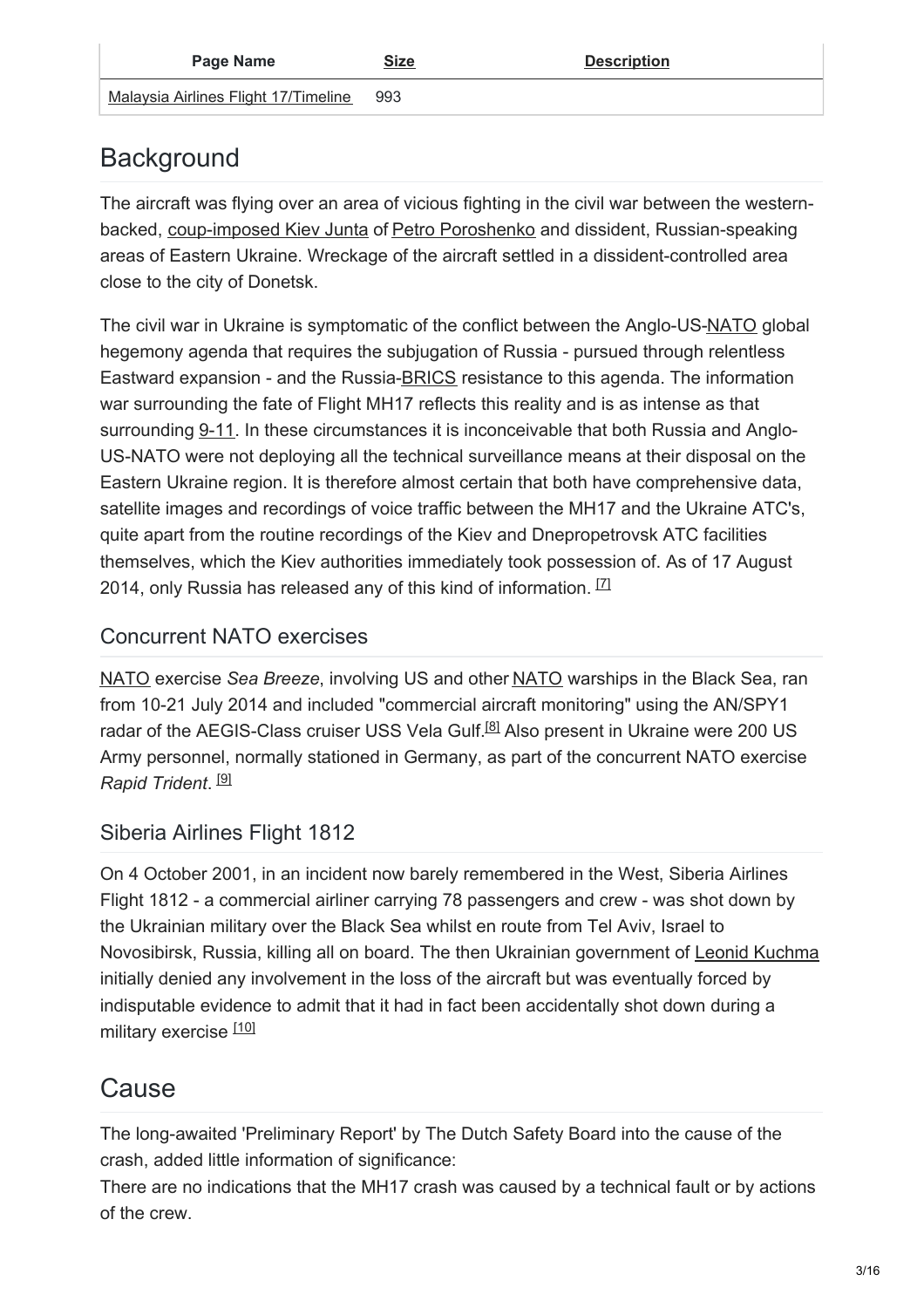The cockpit voice recorder, the flight data recorder and data from air traffic control all suggest that flight MH17 proceeded as normal until 13:20:03 (UTC), after which it ended abruptly. A full listening of the communications among the crew members in the cockpit recorded on the cockpit voice recorder revealed no signs of any technical faults or an emergency situation. Neither were any warning tones heard in the cockpit that might have pointed to technical problems. The flight data recorder registered no aircraft system warnings, and aircraft engine parameters were consistent with normal operation during the flight. The radio communications with Ukrainian air traffic control confirm that no emergency call was made by the cockpit crew. The final calls by Ukrainian air traffic control made between 13.20:00 and 13.22:02 (UTC) remained unanswered.

The pattern of wreckage on the ground suggests that the aircraft split into pieces during flight (an in-flight break up). Based on the available maintenance history the airplane was airworthy when it took off from Amsterdam and there were no known technical problems. The aircraft was manned by a qualified and experienced crew.

## Pattern of damage

The preliminary report of The Dutch Safety Board said that "*The pattern of damage to the aircraft fuselage and the cockpit is consistent with that which may be expected from a large number of high-energy objects that penetrated the aircraft from outside*." As yet it has not been possible to conduct a detailed study of the wreckage. However, the available images show that the pieces of wreckage were pierced in numerous places. The pattern of damage to the aircraft fuselage and the cockpit is consistent with that which may be expected from a large number of high-energy objects that penetrated the aircraft from outside. It's likely that this damage resulted in a loss of structural integrity of the aircraft, leading to an in-flight break up. This also explains the abrupt end to the data registration on the recorders, the simultaneous loss of contact with air traffic control and the aircraft's disappearance from radar.

<span id="page-3-0"></span>The Dutch Safety Board aims to publish its final report within one year of the date of the crash.<sup>[\[11\]](#page-14-10)</sup>

## Further investigation

In its preliminary report, the Safety Board presents the initial findings of an investigation that is still fully underway. More research will be necessary to determine more precisely what caused the crash and how the airplane disintegrated. The Board believes that additional evidence will become available in the period ahead. From this point on, the research team will start working towards producing the definitive investigation report. The Board aims to publish the report within one year of the date of the crash.

## Procedure

The draft preliminary report has been sent to the Accredited Representative of the states that participate in the investigation (Malaysia, Ukraine, the Russian Federation, the United Kingdom, the United States of America and Australia) for review. All Accredited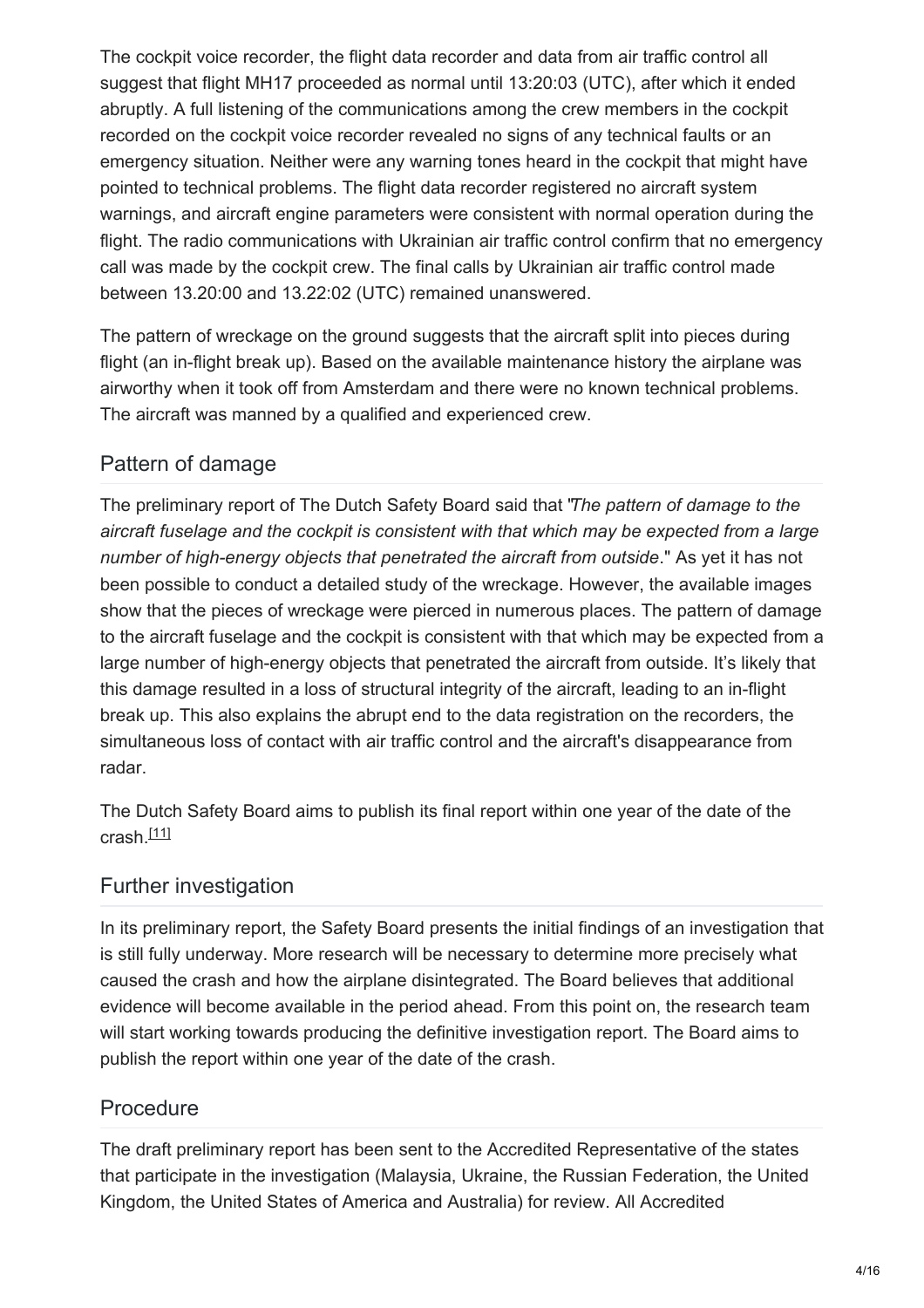Representatives have sent a reaction. The Dutch Safety Board assessed the provided suggestions and amended the report where appropriate.

The Dutch Safety Board is bound to international regulations that are set out in the ICAO agreement. One of these regulations prescribes that a draft of the final report must be presented for feedback to all parties which are formally involved. These parties then have sixty days to respond to the draft, after which the Dutch Safety Board **must** incorporate their feedback. With the mass of the western public having already been very effectively stampeded to the conclusion that Russia/Putin did it, western interests are best served by delaying any evidence to the contrary for as long as possible - and obfuscating any such evidence from other sources; which is precisely what is happening.

### **Contributions**

#### Donetsk People's Republic

800 volunteers carried out an intensive search and many bodies were recovered. The black-boxes were handed over to Malaysian officials. Residents came to hand in the personal belongings of victims, and statements were taken from some people. *"It appears that they did so with great care and sensitivity"* (said Dutch PM). *"We are grateful for their* help and the respect they showed."<sup>[\[12\]](#page-14-11)</sup> Early on, the search team found significant quantities of human remains, mainly in the vicinity of the poultry farm. These were transported immediately to the Netherlands, where the process of identification will now continue. In addition, there are a total of 10 one-cubic-meter packages filled with personal belongings. These include items of great significance to the victims' loved ones, such as photo albums, cameras, jewelry, diaries, passports and cuddly toys.

<span id="page-4-0"></span>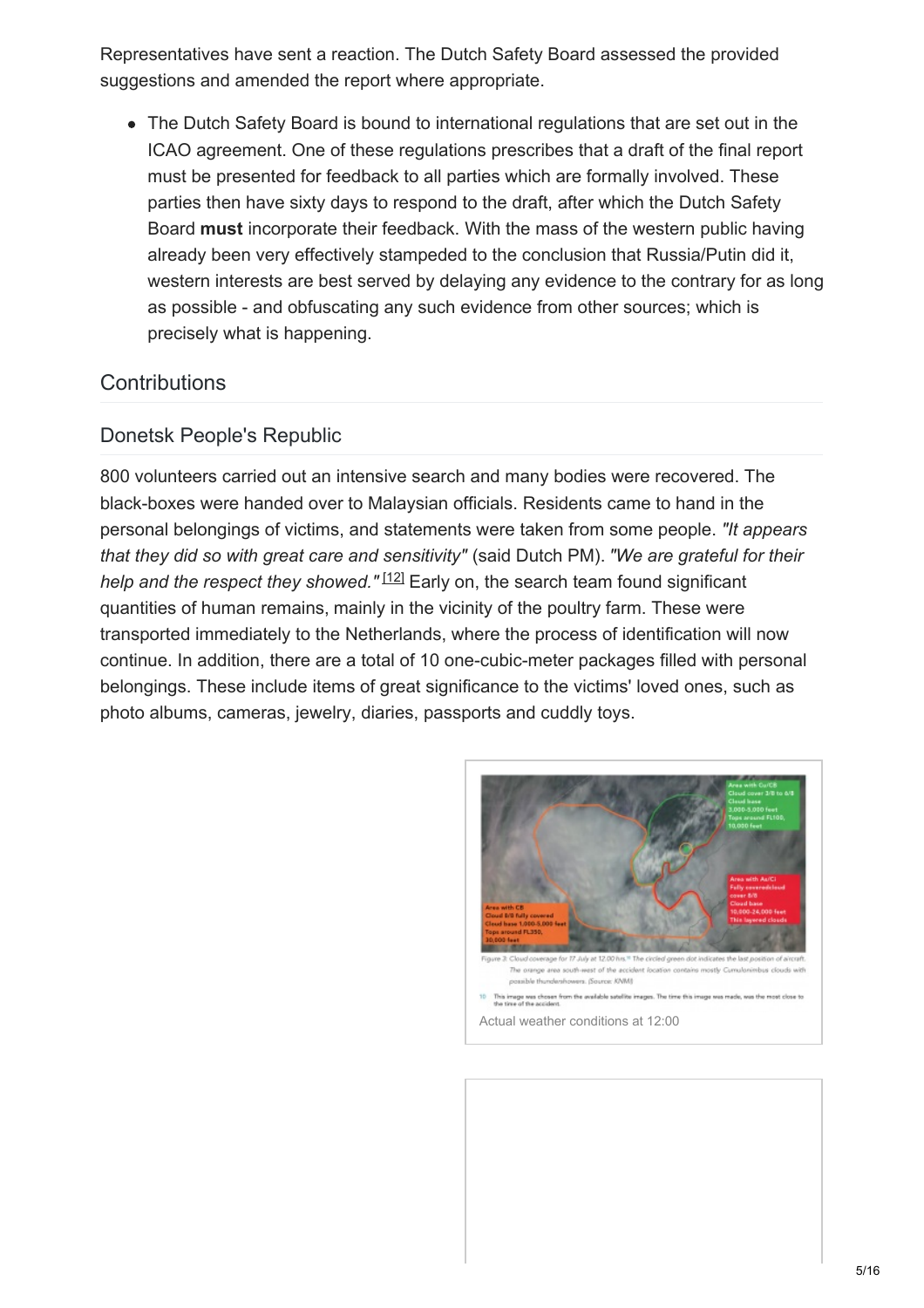

7 shootdown graphic from US intelligence report (not included in the preliminary official report)

#### Russia

Primary surveillance radar recorded by Russian surveillance aids and secondary surveillance radar (SSR/Mode S).

#### Ukraine

The NBAAI (National Bureau of Air Accidents Investigation of Ukraine) made some short visits to the site between 19-21 July and took photographs of items of wreckage. UkSATSE (Ukrainian State Air Traffic Services Enterprise) provided a graphic of the route of MH17 and other **civilian** aircraft in the area at the time plus recordings/transcripts between MH17<->UkSATSE and Russian ATC <->UkSATSE. It is worth noting that primary surveillance radar was supplied by the Russian Federation. So Ukrainian-supplied ATCdata was limited to what was available by other means:

A graphic which can easily be derived from internet sources

UkSATSE<->MH17 radio conversations that were available from the cockpit voice recorder anyway.

UkSATSE<-> Russian ATC telephone conversations that the Russian Federation would have had anyway.

The only significant differences made to the crash investigation, by Ukrainian authorities, were in confiscating ATC data and holding back the investigators in Kiev, for several days, whilst they bombed and shelled around the crash site where bodies were rotting in the fields.

#### USA

<span id="page-5-0"></span>If any information was supplied by the USA (fiscal 2013 intelligence budget: \$68bn <sup>[\[13\]](#page-14-12)</sup>) then it does not appear to have been incorporated into the Preliminary Report.

## Criminal Investigation

*Full article: Malaysia Airlines Flight 17/Criminal [Investigation](https://wikispooks.com/wiki/Malaysia_Airlines_Flight_17/Criminal_Investigation)*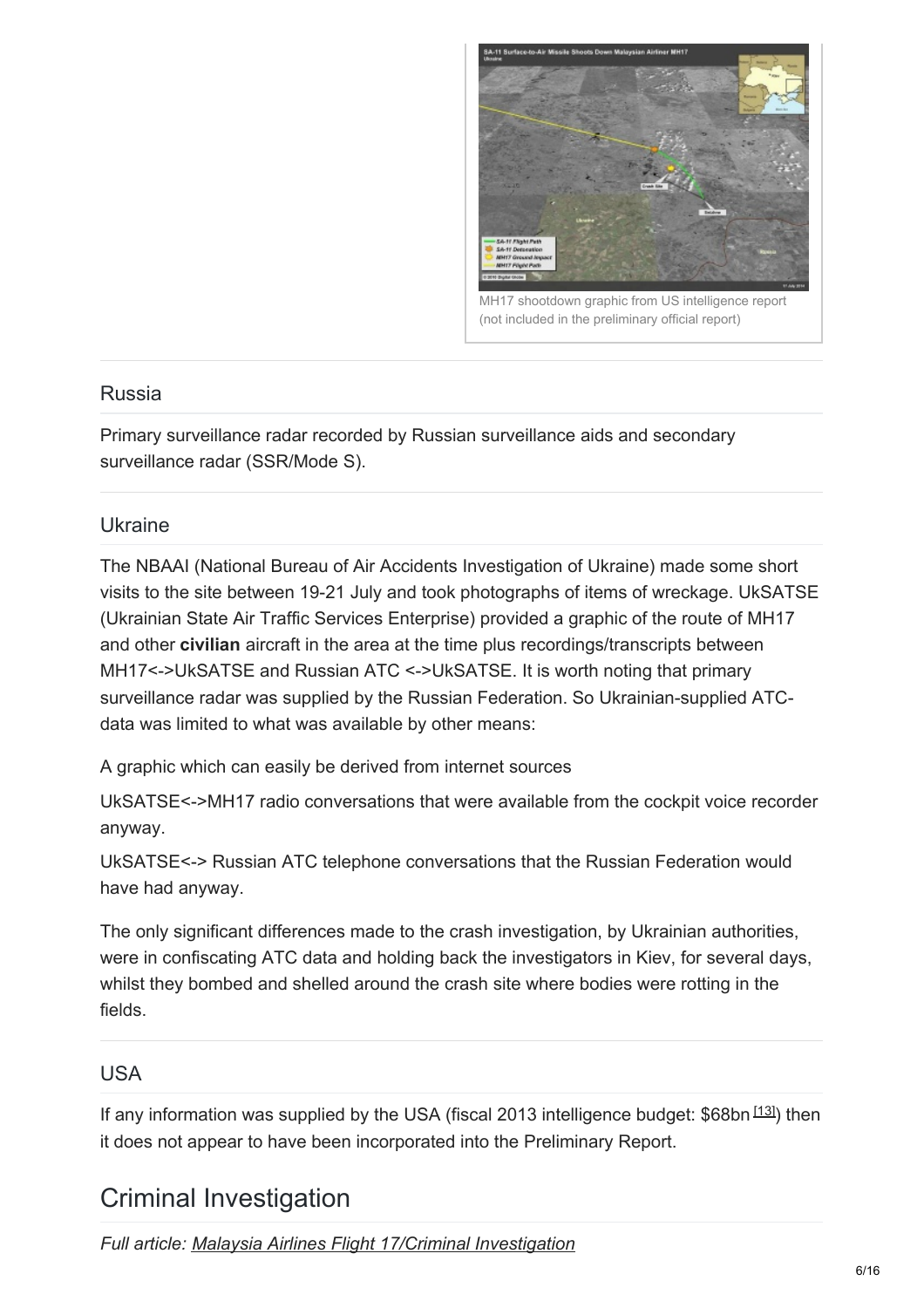On 28 July 2014, a meeting was held at **[Eurojust](https://wikispooks.com/w/index.php?title=Eurojust&action=edit&redlink=1)** in The Hague. Public prosecutors and investigators from the 12 countries involved in the investigation into the crash of MH17 met to discuss their judicial cooperation strategy. Those present were from [Ukraine](https://wikispooks.com/wiki/Ukraine), where MH17 went down, plus the 11 countries whose citizens had been victims - the [Netherlands](https://wikispooks.com/wiki/Netherlands), [Australia](https://wikispooks.com/wiki/Australia), [Malaysia](https://wikispooks.com/wiki/Malaysia), [UK](https://wikispooks.com/wiki/UK), [[Belgium], [Germany](https://wikispooks.com/wiki/Germany), the [Philippines](https://wikispooks.com/wiki/Philippines), [Canada](https://wikispooks.com/wiki/Canada), New [Zealand](https://wikispooks.com/wiki/New_Zealand), [Indonesia](https://wikispooks.com/wiki/Indonesia) and the [USA](https://wikispooks.com/wiki/USA). [Europol](https://wikispooks.com/wiki/Europol) and [Interpol](https://wikispooks.com/wiki/Interpol) representatives were also present. A criminal investigation had already commenced, at that time, by Ukrainian, Dutch, Australian, American and Malaysian investigators. The UK response was lead by Dean [Haydon](https://wikispooks.com/wiki/Dean_Haydon).

# Unanimity at the UN

On [Monday](https://wikispooks.com/wiki/United_Nations_Security_Council) 21 July 2014, the United Nations Security Council (UNSC) unanimously adopted [Resolution](https://wikispooks.com/wiki/Document:United_Nations_Security_Council_Resolution_2166) 2166 calling for a full and independent investigation into the crash of Flight MH17 and demanding that international officials are given safe access the crash site. The UNSC's five permanent members are China, France, the United Kingdom, the United States and Russia. Its ten nonpermanent members at the time of the vote were Argentina, Australia, Chad,

<span id="page-6-0"></span>

Chile, Jordan, Lithuania, Luxembourg, Nigeria, South Korea and Rwanda.<sup>[\[14\]](#page-14-13)</sup>

## Deafening American Silence

The deafening silence of the US media and government about the investigation into the downing of Malaysian Airlines Flight MH17 reeks of a cover-up. In the hours and days immediately after the crash, without a single shred of evidence, US officials alleged that the passenger jet was shot down by an SA-11 ground-to-air missile fired from pro-Russian separatist-held territory in eastern Ukraine. They launched a political campaign to obtain harsh economic sanctions against Russia and strengthen [NATO](https://wikispooks.com/wiki/NATO)'s military posture in Eastern Europe.

Picking up on the scent, the [CIA](https://wikispooks.com/wiki/CIA) attack-dogs in the US and European media blamed the crash squarely on Russian President [Vladimir](https://wikispooks.com/wiki/Vladimir_Putin) Putin. The cover of the July 28 print edition of German news magazine *Der Spiegel* showed the images of MH17 victims surrounding bold red text reading "Stoppt Putin Jetzt!" (Stop Putin Now!). A July 26 editorial in the *Economist* declared [Putin](https://wikispooks.com/wiki/Vladimir_Putin) to be the author of MH17's destruction, while the magazine ghoulishly superimposed [Putin](https://wikispooks.com/wiki/Vladimir_Putin)'s face over a spider web on its front cover, denouncing [Putin](https://wikispooks.com/wiki/Vladimir_Putin)'s "web of lies".

Anyone comparing the media's [demonisation](https://wikispooks.com/wiki/Saddam_Hussein) of [Putin](https://wikispooks.com/wiki/Vladimir_Putin) with their treatment of Saddam Hussein or [Muammar](https://wikispooks.com/wiki/Muammar_Gaddafi) Gaddafi had to conclude that Washington was launching a campaign for regime change in Russia like those it carried out in Libya and Iraq — this time, recklessly pushing the United States towards war with a nuclear-armed power, Russia.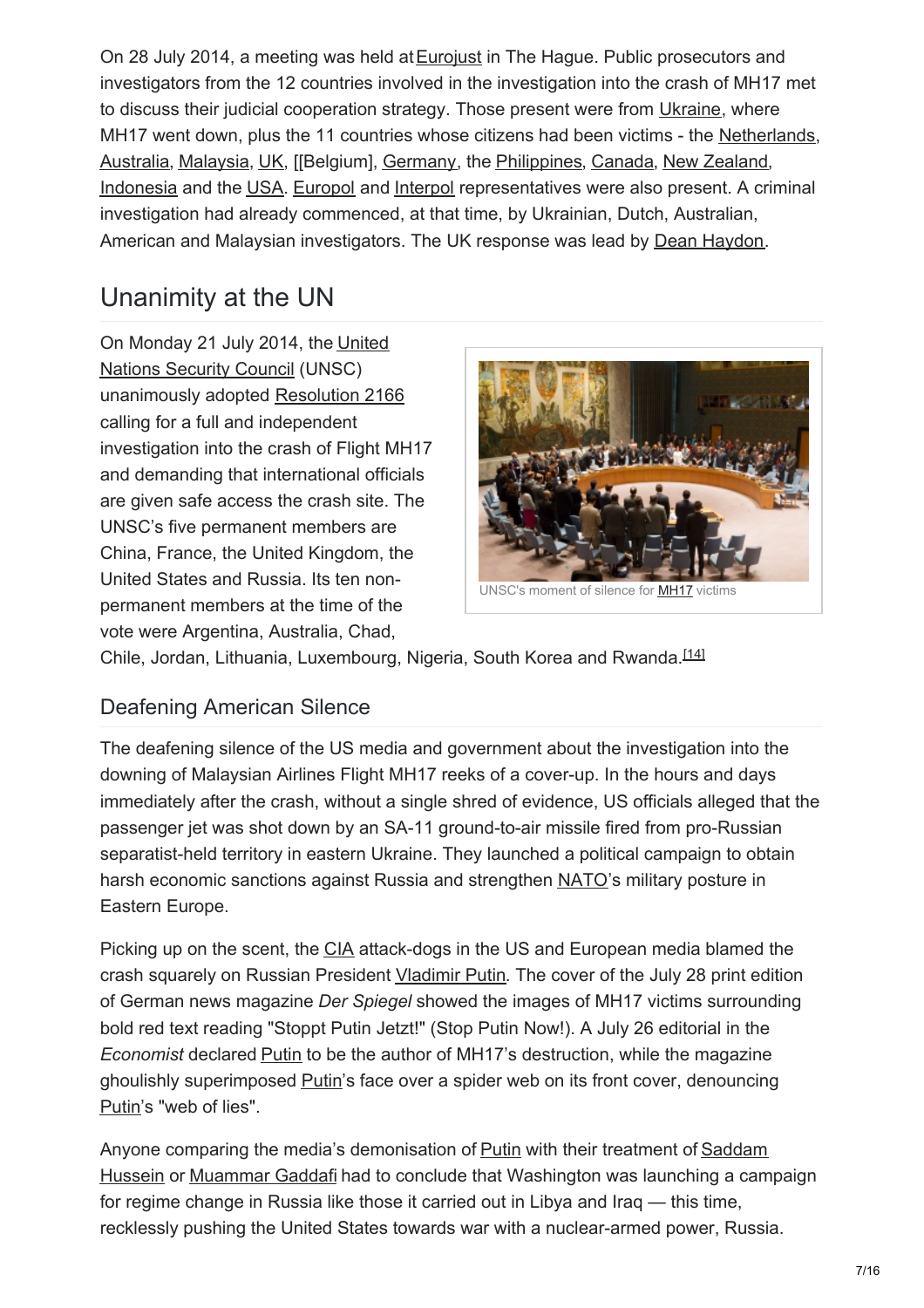Having built up the crash into a *casus belli* against Russia, however, the US media suddenly dropped the matter completely. *The New York Times* has not found it fit to print a word on the MH17 crash since August 7. There is no innocent explanation for the sudden disappearance of MH17 from the media and political spotlight. The aircraft's black box download-data has been held by the Dutch Safety Board for weeks, and US and Russian spy satellites and military radar were intensively scanning east Ukraine at the time of the crash. The claim that Washington does not have detailed knowledge of the circumstances of the crash and the various forces involved is not credible. If the evidence that is in Washington's hands incriminated only Russia and the Russian-backed forces, it would have been released to feed the media frenzy against **[Putin](https://wikispooks.com/wiki/Vladimir_Putin).** If it has not been released, this is because the evidence points to the involvement of the Ukrainian regime in Kiev and its backers in Washington and the European capitals.<sup>[\[15\]](#page-14-14)</sup>

## <span id="page-7-0"></span>Lockerbie-type MH17 trial rejected

In July 2015, Russia was reported to have ruled out suggestions of a highly partial and Western-dominated court being set up to try those responsible for the crash, and has rejected any idea of a UK/US tribunal, such as the [Lockerbie](https://wikispooks.com/wiki/Pan_Am_Flight_103/The_Trial) bombing trial at Camp Zeist in Holland, where the Libyan [Abdelbaset](https://wikispooks.com/wiki/Abdelbaset_al-Megrahi) al-Megrahi was framed by the [CIA](https://wikispooks.com/wiki/CIA) and wrongly convicted by Scottish judges sitting without a jury. Nearly one year after the crash, some unconfirmed media reports were suggesting that Malaysia or the Netherlands were seeking a UN [Security](https://wikispooks.com/wiki/UN_Security_Council) Council resolution to set up an independent international tribunal.<sup>[\[16\]](#page-14-15)</sup>

On 29 July 2015, Russia vetoed a UN [Security](https://wikispooks.com/wiki/UN_Security_Council) Council draft resolution that would have set up an international tribunal to prosecute those suspected of downing flight MH17, saying discussion of a tribunal should be postponed until two Dutch-led investigations into the crash release their reports. Eleven countries on the 15-member council voted in favour of the proposal by Malaysia, Australia, the Netherlands and Ukraine, while three countries abstained: China, Angola and Venezuela.

"What are the grounds to be assured of the impartiality of such an investigation?" Russian ambassador to the UN Vitaly [Churkin](https://wikispooks.com/wiki/Vitaly_Churkin) said in a speech to the UNSC after the vote. He asked how it could resist an "aggressive backdrop of propaganda in the media".

The Kremlin said Mr [Putin](https://wikispooks.com/wiki/Vladimir_Putin) "expressed regret" that the countries had not supported a compromise resolution put forward by Russia.<sup>[\[17\]](#page-14-16)</sup>

# **Responsibility**

## Alternative Positions

In a statement issued late in the day on 17 July 2014, Russian [President](https://wikispooks.com/wiki/Vladimir_Putin) Vladimir Putin said:

"I want to note that this tragedy would not have happened if there were peace on this land, if the military actions had not been

<span id="page-7-2"></span><span id="page-7-1"></span>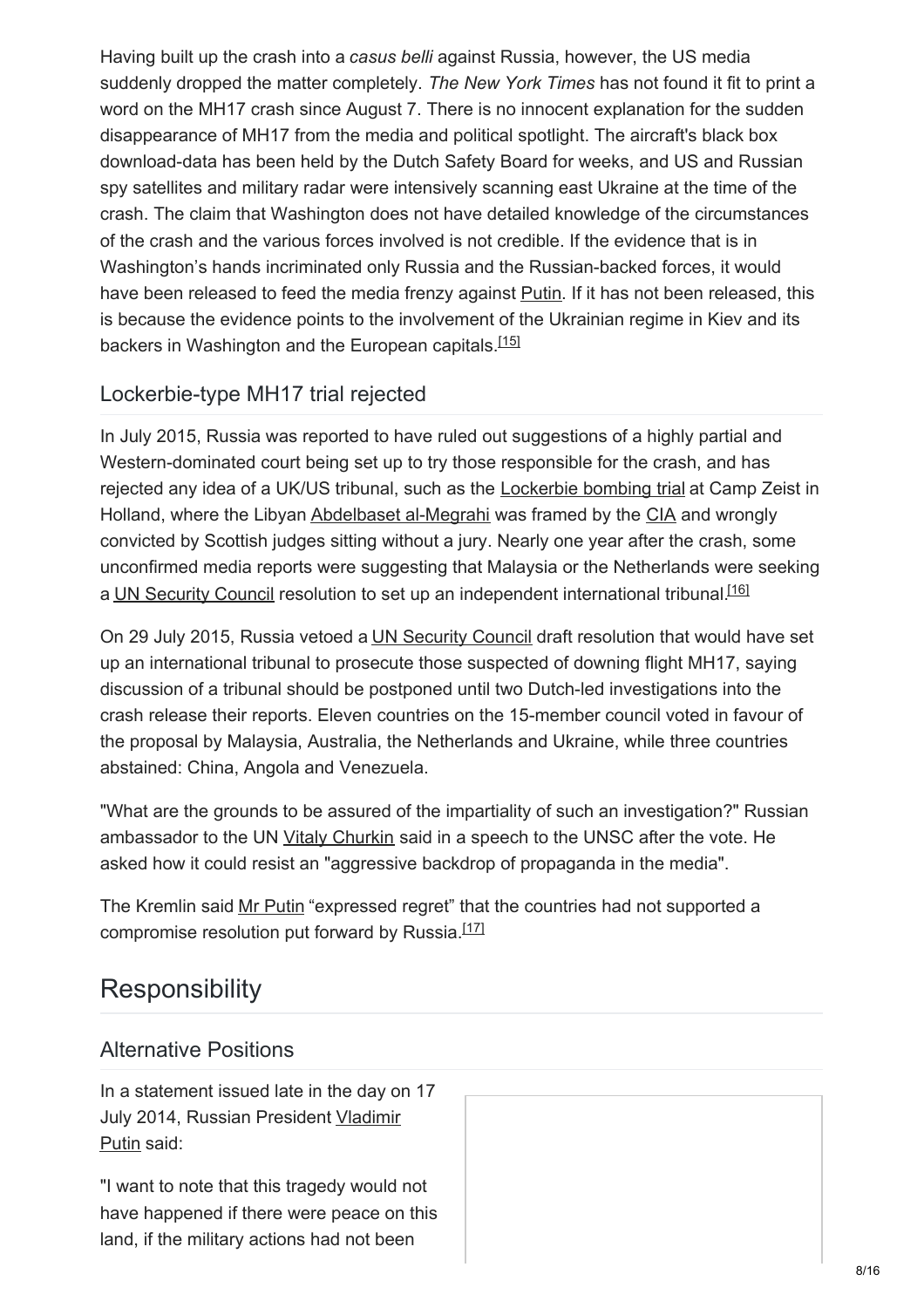renewed in southeast Ukraine. And, certainly, the state over whose territory this occurred bears responsibility for this awful tragedy."

A report originally posted to *[Russia](https://wikispooks.com/wiki/Russia_Today) Today* shortly after the downing suggested that the real target of the missile might have been [President](https://wikispooks.com/wiki/Vladimir_Putin) Putin's plane, which was said to have been scheduled to fly over the



exact same airspace as MH17 less than an hour after it was shot down. This claim has since been retracted and RT has noted that [Putin](https://wikispooks.com/wiki/Vladimir_Putin) has been avoiding Ukrainian airspace altogether since the recent [coup](https://wikispooks.com/wiki/Ukraine_coup_2014) in Kiev.

According to a report circulating widely in the alternative media, a Spanish air traffic controller working in the Ukraine on 17 July 2014 tweeted a series of messages indicating that the Ukrainian military shot down the flight and that "Kiev authorities" and "foreigners" subsequently took over the civilian air traffic control center overseeing the disputed airspace in an apparent cover-up. The twitter account (@spainbuca) of the alleged air traffic controller, "Carlos," was then reportedly removed. [UPDATE: *Global [Research](https://wikispooks.com/wiki/Global_Research)* is now reporting that this story is likely fake and that sources indicate the tweets were being sent out of London.]<sup>[\[18\]](#page-14-17)</sup>

#### <span id="page-8-0"></span>But where is the evidence?

Even before a proper investigation has been conducted on the downing of MH17, Washington has laid blame on Russia. But where is the evidence? On 23 July 2014, *[Russia](https://wikispooks.com/wiki/Russia_Today) Today'*s Peter Lavelle hosted a video conference with:

Alexander Mercouris, legal expert and analyst;

Christopher Walker, former bureau chief of the *Times* in Moscow;



aircraft from Ukraine to the Netherlands

Mark Sleboda, international affairs and security analyst; and,

Andrew Liakhov, a leading aviation lawyer and a specialist in aviation security.

This is the concluding comment (from Mark Sleboda):

"I have to say that I don't expect any black and white answer to come out of these investigations whatsoever. Even the BBC reported off-hand in their timeline that in the immediate hours after the crash the Ukrainian regime intelligence services confiscated the air traffic control records in Kiev. I do not believe that the delay of the real international inspectors in Kiev for four days – four days when bodies lay rotting in the field - so that in the end, they had to be moved before the inspectors actually got there! I don't believe it's a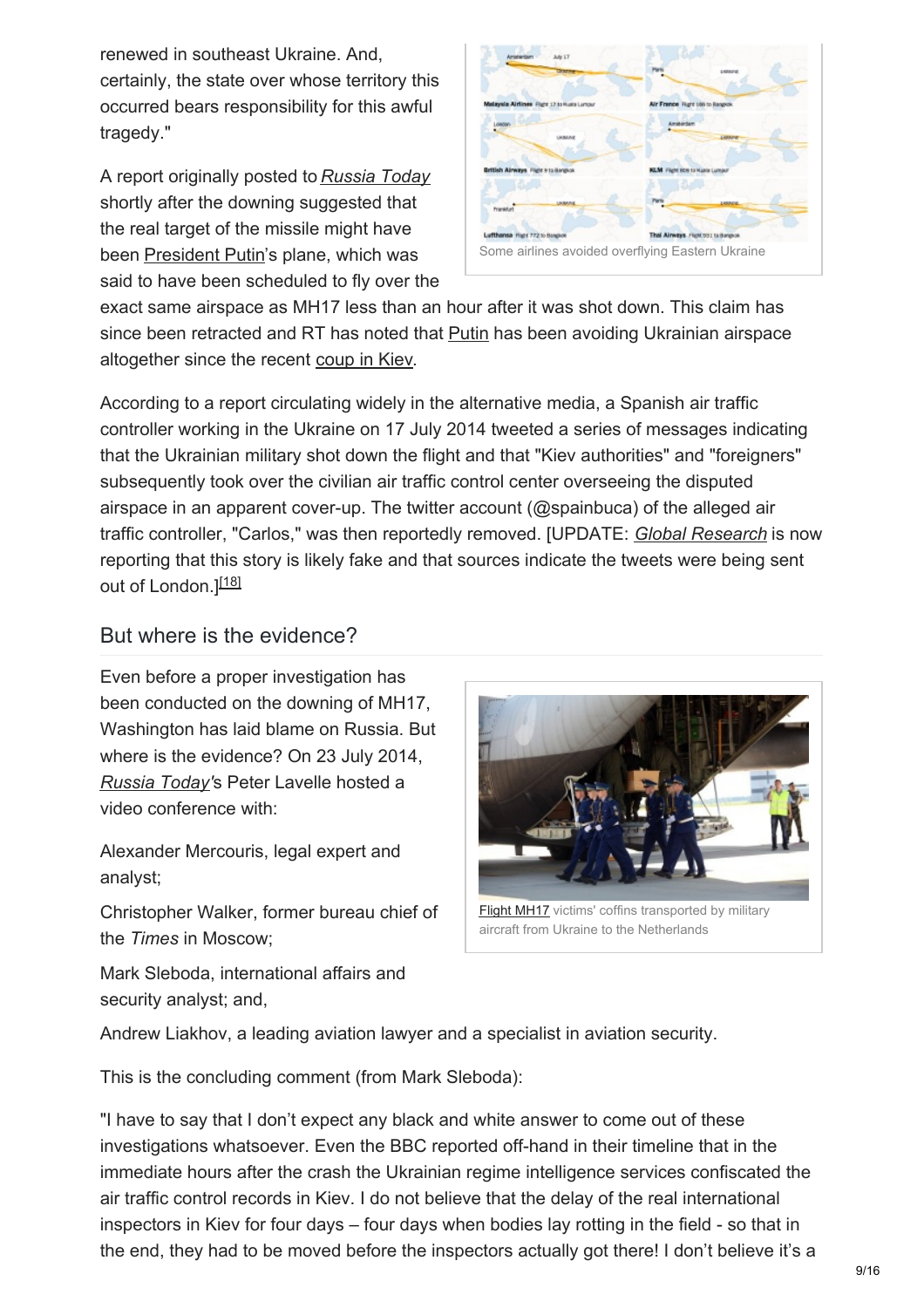coincidence.

"From the very first hours after the crash the Ukrainian regime has done everything possible to militarily exploit the crash and launch new devastating offences on Eastern Ukraine. New tanks, airstrikes, heavy artillery, some of them in Donetsk while international inspectors – three Dutch forensics investigators - were in Donetsk trying to get to the crash site.

"The tragedy – MH17, the 300 victims – there is no taking away from that! It is no less a tragedy what is happening to the people in East Ukraine right now. This is directly being completely blacked out and ignored by the Western press!

"In the last four days alone, 300 innocent civilians, not even counting self-defence, have been killed by the Ukrainian regime's military… That is an equal number. Are their lives somehow of less value than the lives of the people on that plane? No!"[\[19\]](#page-14-18)

## Why has Yatsenyuk really resigned?

On 24 July 2014, John [Goss](https://wikispooks.com/wiki/John_Goss) posted this article to his blog:

Arseniy [Yatsenyuk](https://wikispooks.com/wiki/Arseniy_Yatsenyuk), the Ukrainian prime minister, who was leading the fascists, Pravy Sector and Svoboda party coalition, that ousted Viktor [Yakunovych](https://wikispooks.com/w/index.php?title=Viktor_Yakunovych&action=edit&redlink=1) in a coup d'état, resigned yesterday, Thursday. His ostensible reason for resigning was, he said, due to the breakup of the coalition and the non-adoption of certain bills he had backed. Yes, well, you have to say something when you go. So what is the real reason behind his resignation?

<span id="page-9-0"></span>

While at this stage nobody properly knows it has been a week of intense activity in Ukraine, not least due to the shooting down of the MH17 Malaysian passenger plane which killed all the passengers on board. This has overshadowed most other news worldwide. It is an odd time to resign, when an investigation into who brought down the plane is ongoing. The time to resign would have been before the plane was downed.

Reading between the lines does Yatsenyuk know something the rest of us do not? Radar tracking images presented by [Russia](https://wikispooks.com/wiki/Russia) indicate a military jet was accompanying the passenger plane until shortly before MH17 was attacked. Satellite images raise many questions too. Is Yatsenyuk's real reason for resigning because he is a lawyer and knows that those responsible for this deliberate act of criminality are quite likely to face justice and the full measure of international law when the truth emerges?<sup>[\[20\]](#page-14-19)</sup>

## <span id="page-9-1"></span>A tragedy that should have never happened

According to Peter [Lavelle](https://wikispooks.com/wiki/Peter_Lavelle), there is a real civil war being fought in Ukraine. The fabric of social life is collapsing and war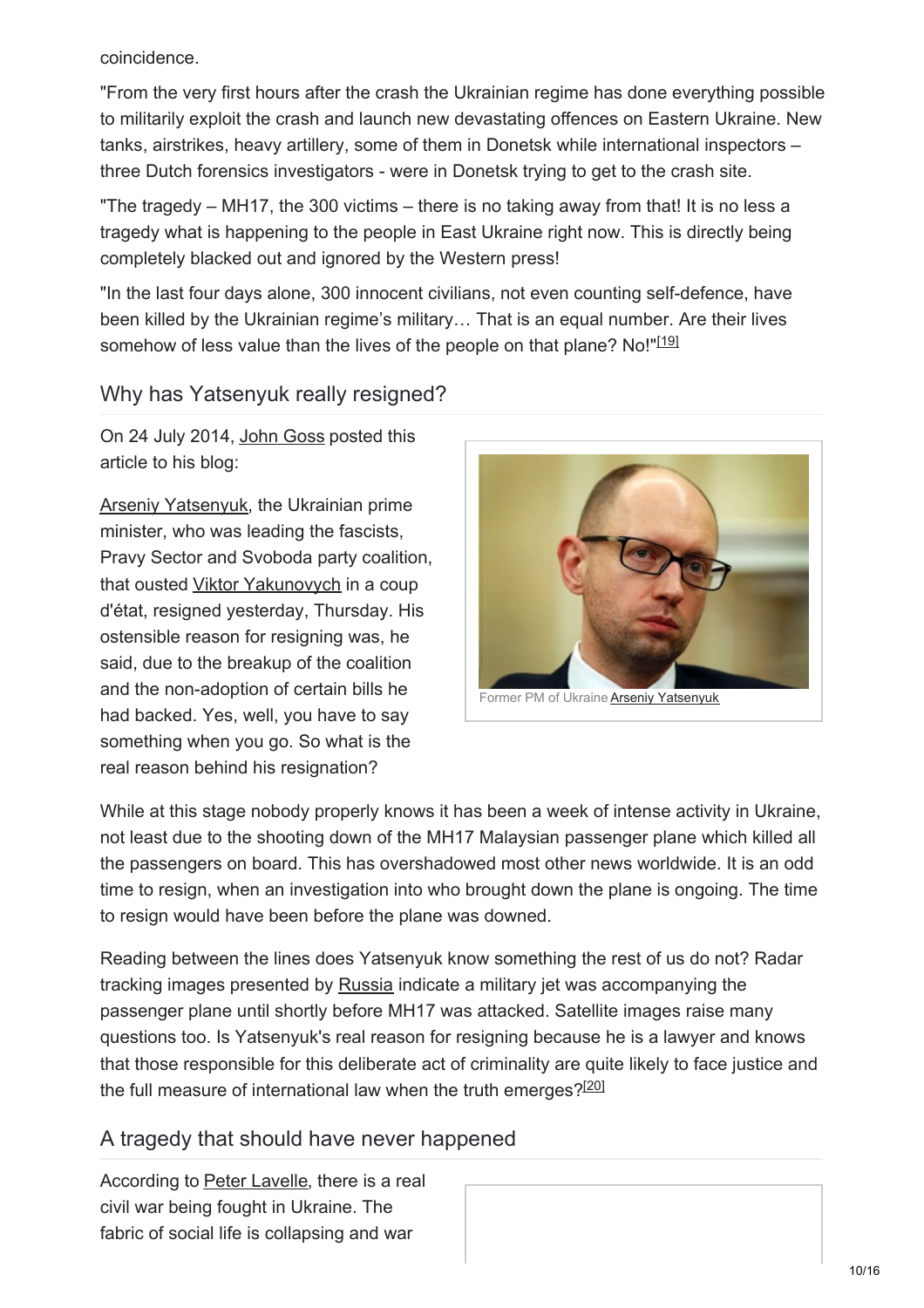crimes are being committed. The downing of Malaysian flight MH17 is a tragedy that should have never happened. These are all facts and almost all of us in media covering this conflict can find common agreement regarding these points. Sadly, this is where agreement comes to an end. Ukraine's calamity is victim of an information war and propaganda. I can't think of a better example of this than from



Petropavlivka, Donetsk region, 24 July 2014

my appearance on CNN's "News Day" being questioned by Chris [Cuomo](https://wikispooks.com/wiki/Chris_Cuomo). Commentary on our encounter to date describes it as a "battle," "shouting match," and a "brawl." All of these appellations apply if one only focuses on how the "interview" appeared in form. What is more important - and not commented on - is the content of the "give and take" slug match.

Being the interviewer, Cuomo from the outset forcefully attempted to frame the interview – and that framing was to blame [Russia](https://wikispooks.com/wiki/Russia) for the downing of MH17. He appealed to emotion using moral indignation. I refused to participate in his charade. In fact, I was determined to rely on facts as much as possible. This is what generated all the fireworks.

As soon as it was reported that MH17 was brought down, Western media immediately pointed the finger of blame at [Vladimir](https://wikispooks.com/wiki/Vladimir_Putin) Putin's Russia. Over the next few days, media outlets went into a hysteric frenzy portraying [Russia](https://wikispooks.com/wiki/Russia) in the most horrific fashion. This is not particularly new – Western media is well known for its anti-Russian editorial lines. What I found extremely distressing this time around was that this hysteric frenzy was unleashed based on little or any facts to draw conclusions about MH17. Cuomo, CNN, and other Western media outlets again committed massive journalistic malpractice.

My take coming away from the interview was Cuomo conducted himself like a "drama queen" appealing to emotions and probably his sense of moral justice. However, emotions and any sense moral justice are not substitutes for facts. As journalists it is incumbent on us to report on the facts and only the facts. Cuomo appeared unable to marshal basic facts about what has been happening Ukraine over the past half year.

He also appeared unable to put the tragedy of MN17 into context. This constitutes epic failure on the part of CNN. Additionally, Cuomo's fixation on my place of employment was a cheap shot and a desperate attempt to "shoot the messenger", because the "message" challenged the mainstream media's hastily assembled narrative on Ukraine in general. I work at RT as host of the debate program called "CrossTalk." Unlike CNN, at "CrossTalk" we have real and often very heated debate. As host of the program I may not like or agree with a guest's point of view, but all points of view are given a fair hearing. And ad hominem attacks are not allowed.

Lastly, I am convinced I was asked to appear on CNN for the sole purpose of discrediting RT and myself. Well, it backfired and badly so.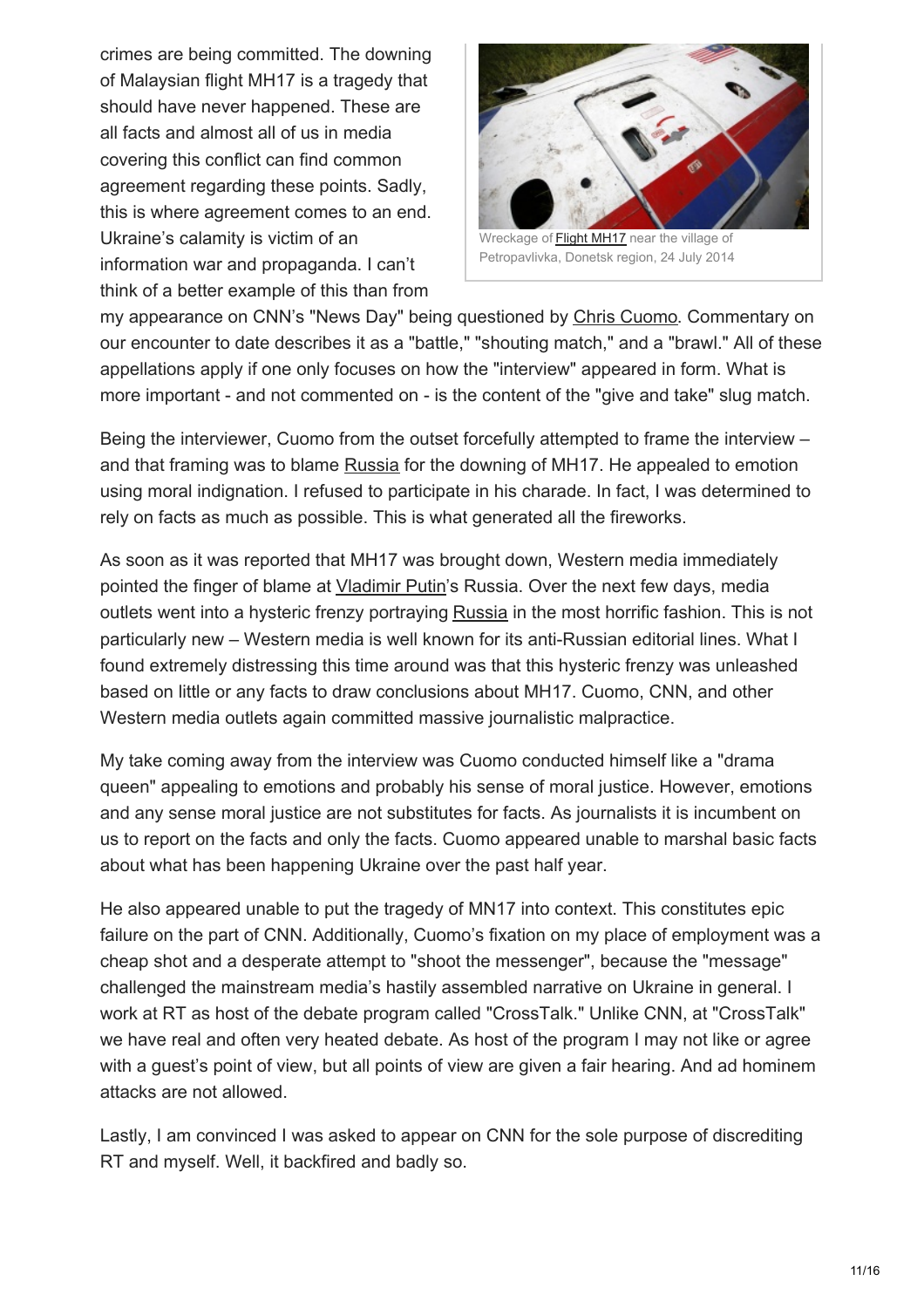Cuomo's performance was sketchy, his knowledge questionable, and his professional responsibly to establish facts absent. To sum up my experience with CNN, I propose readers and viewers answer the following questions: Who uses tragedy to fight an information war? Who is the propagandist willing to say anything to frame a story?<sup>[\[21\]](#page-14-20)</sup>

# <span id="page-11-0"></span>Victims

All 283 passengers and 15 crew died. The crew were Malaysian and of the passengers, 193 were Dutch nationals, 43 Malaysians, 27 Australians, 12 Indonesians and 10 British.

Among the passengers were delegates en route to the 20th International AIDS Conference in Melbourne, including Joep Lange, a former president of the International AIDS Society, which organised the conference. Many initial reports erroneously indicated 100 attendees of the conference were aboard but this was later revised to six. Some have suggested that the researchers may have been planning a high profile questioning of the origins of AIDS, and drawn a parallel with the head of the [WHO](https://wikispooks.com/wiki/WHO)'s AIDS programme, [Jonathan](https://wikispooks.com/w/index.php?title=Jonathan_Mann&action=edit&redlink=1) Mann, who also died in a plane crash [\(Swissair](https://wikispooks.com/w/index.php?title=Swissair_111&action=edit&redlink=1) 111).<sup>[\[22\]](#page-14-21)</sup> Also on board were Dutch senator Willem Witteveen, Australian author Liam Davison, and Malaysian actress Shuba Jay.

<span id="page-11-1"></span>Jane [Burgermeister](https://wikispooks.com/wiki/Jane_Burgermeister) attempted to bring legal proceedings against the [WHO](https://wikispooks.com/wiki/WHO) in connection with [bird](https://wikispooks.com/w/index.php?title=Bird_flu&action=edit&redlink=1) flu. She reports that the WHO media coordinator whom she emailed in 2009, Glenn [Thomas](https://wikispooks.com/w/index.php?title=Glenn_Thomas&action=edit&redlink=1), was a passenger on flight MH17.<sup>[\[23\]](#page-14-22)</sup>

<span id="page-11-2"></span>At least twenty family groups were on board the aircraft, and eighty of the passengers were children. An Australian family lost relatives on both MH17 and Malaysia Airlines Flight 370, which disappeared four months earlier.<sup>[\[24\]](#page-14-23)</sup>

## <span id="page-11-3"></span>Support for the families

On 23 July 2014, Dr Jim [Swire](https://wikispooks.com/wiki/Dr_Jim_Swire) wrote an article in *The Telegraph* advising the MH17 relatives to form a support group:

After Lockerbie, there was no support group, no protocol and many mistakes were made. We were kept in the dark by the authorities and treated insensitively by politicians and the media. It took many years of persistence to feel we had achieved any level of justice.

I would advise the families of MH17 victims to form a group, perhaps taking advice from the charity "Disaster Action", which was established in 1991 by relatives in the aftermath of Lockerbie and other tragedies. They need to appoint a legal counsel and a spokesman. They must insist on being kept informed at every stage of the investigation.

Some relatives will want justice, others to forget, but some may demand revenge. I will never forget being approached at the Lockerbie trial by another relative who suggested that the answer was "to nuke Tripoli". This hunger for retribution will stalk some lives in the months and years to come, but it will only damage them.

Incredibly to some, the convicted Lockerbie bomber [Abdelbaset](https://wikispooks.com/wiki/Abdelbaset_al-Megrahi) al-Megrahi became my friend before he died. I had come to believe firmly that he was innocent of any involvement. It helped my grieving process.

But first, for the traumatised families of the victims of MH17, the bodies must be recovered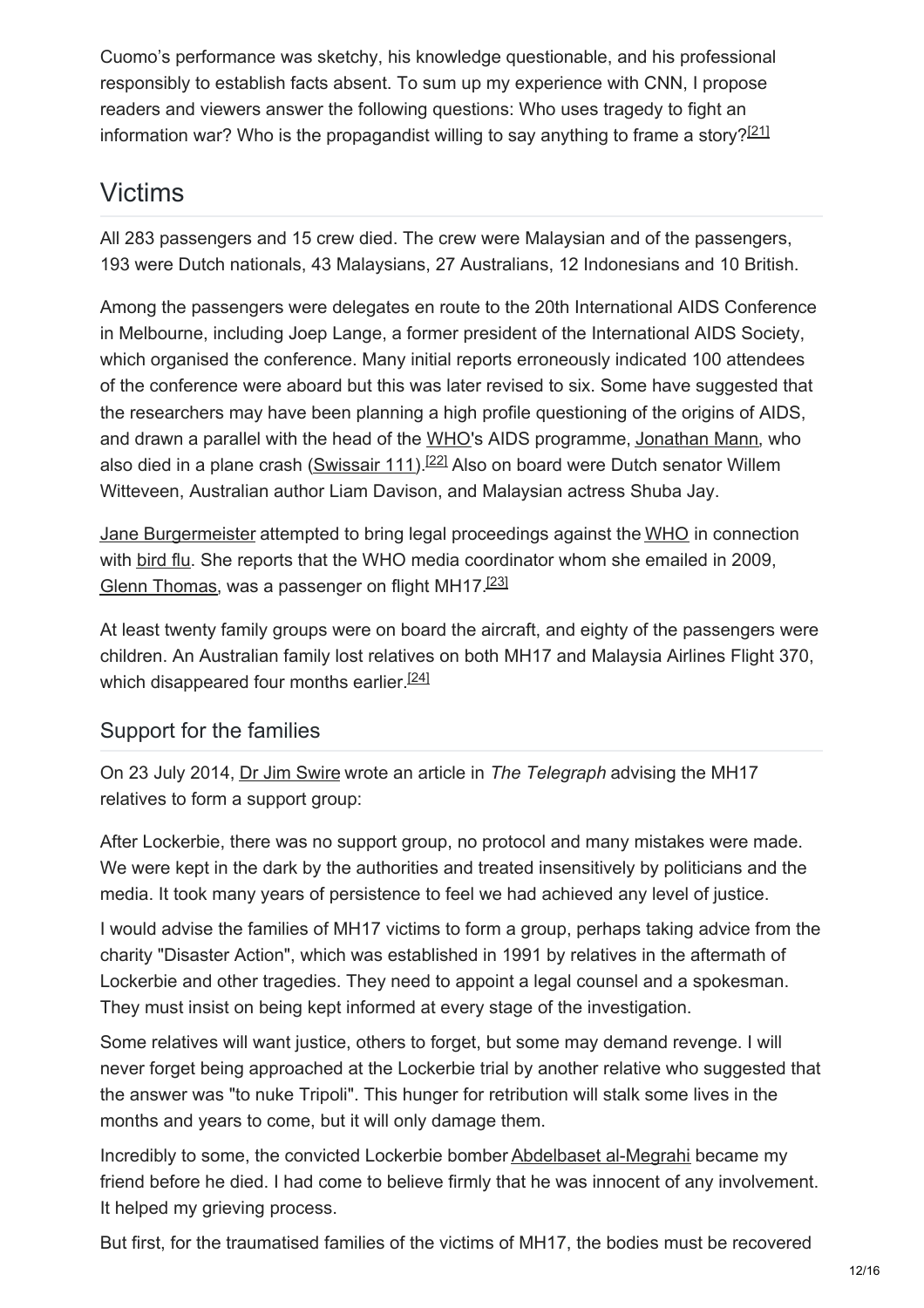<span id="page-12-0"></span>and returned home. Then the truth must come out. After that, their healing can begin.<sup>[\[25\]](#page-14-24)</sup>

Concluding a lengthy interview with John Humphrys on BBC Radio 4's*Today Programme* on 24 July 2014, Dr [Swire](https://wikispooks.com/wiki/Dr_Swire) said:

I worked for the BBC for 18 months and learned about electronics so I knew a lot about the mechanics of how the [disaster](https://wikispooks.com/wiki/Pan_Am_Flight_103) had been caused. What I didn't understand was the way that politicians work. And my experience now is that they work to augment or protect their own power rather than to discover the real truth. What the MH17 relatives need is the truth, the whole truth delivered promptly and unequivocally to them. And to do that, they would be in a better position, I think, if they form a group to whom that truth can be delivered.<sup>[\[26\]](#page-14-25)</sup>

# <span id="page-12-1"></span>Competing theories

#### *Full article: Malaysia Airlines Flight [17/Competing](https://wikispooks.com/wiki/Malaysia_Airlines_Flight_17/Competing_theories) theories*

Tony [Gosling](https://wikispooks.com/wiki/Tony_Gosling) has suggested that if may not be coincidence that two recent commercial airliners downed were both Malaysian. He notes that [Malaysia](https://wikispooks.com/wiki/Malaysia) has been one of the staunchest opponents of the US [government](https://wikispooks.com/wiki/US_government)'s "war on [terror](https://wikispooks.com/wiki/War_on_terror)", and suggests that the plane's misfortunes may be an attempt at intimidation.<sup>[\[27\]](#page-15-0)</sup>

Competing theories include:

- <span id="page-12-2"></span>1. Ukrainians did it with a SAM
- 2. Ukrainians did it with an aircraft
- 3. Russians did it
- 4. Dissidents did it
- 5. MH17 had on board

## Related Documents

| <b>Title</b>                                 | <b>Type</b>           | <b>Publication</b><br><u>date</u> | Author(s)         | <b>Description</b>                                                                                                                                                  |
|----------------------------------------------|-----------------------|-----------------------------------|-------------------|---------------------------------------------------------------------------------------------------------------------------------------------------------------------|
| File: How MH17 was<br>shot down.pdf          | technical<br>analysis | 5 March<br>2015                   | Colonel<br>Cassad | An updated analysis of how<br>Malaysia Airlines Flight MH17<br>was shot down and taking<br>account of developments up to<br>4 March 2015                            |
| MH-17 Mystery: A<br>New Tonkin Gulf<br>Case? | article               | 17 July<br>2015                   | Robert Parry      | A First anniversary<br>retrospective drawing a<br>compelling parallel with the<br>'Gulf of Tonkin incident' which<br>became the casus belli for the<br>Vietnam war. |
|                                              |                       |                                   |                   |                                                                                                                                                                     |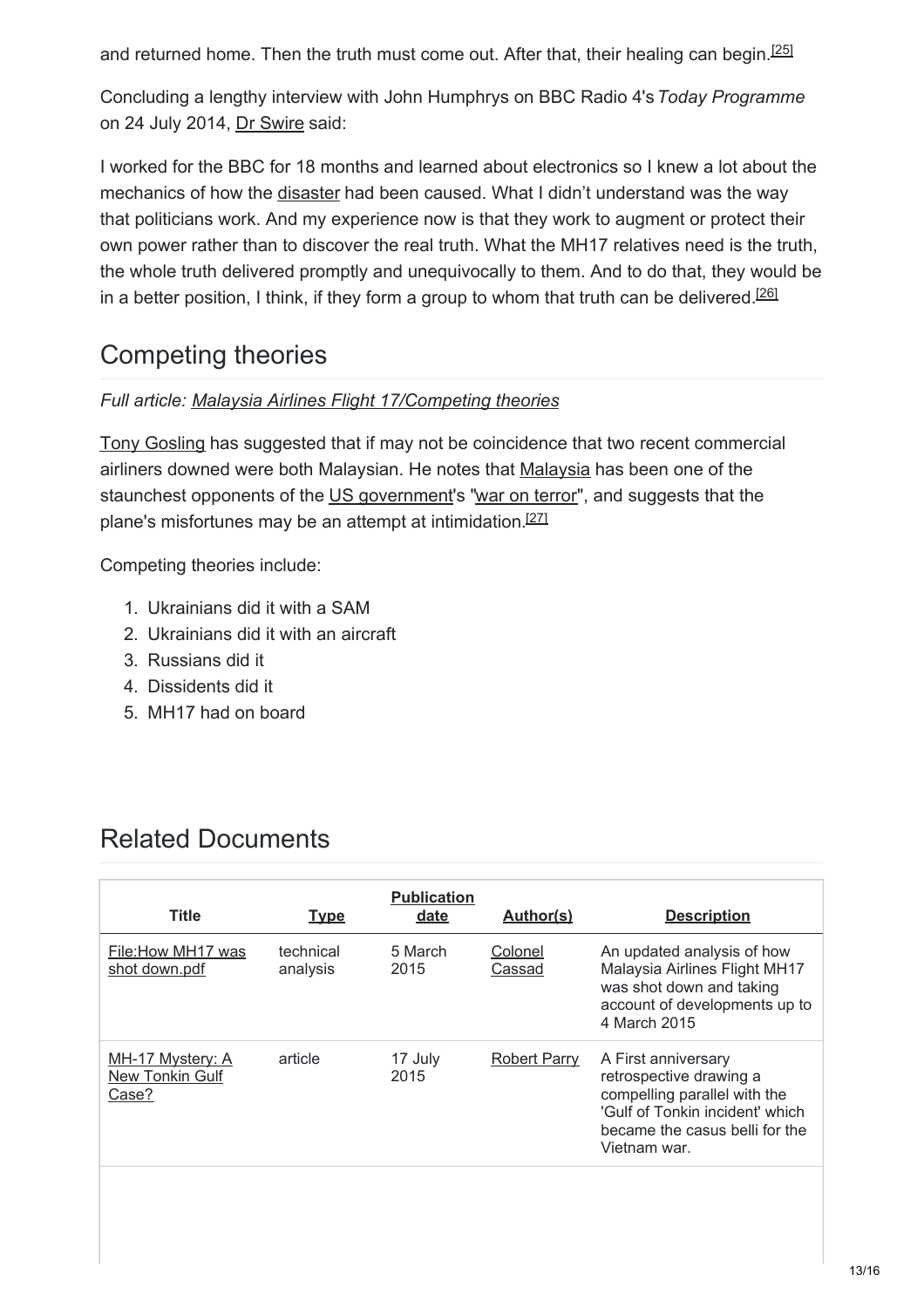| <b>Title</b>                                              | <b>Type</b>           | <b>Publication</b><br>date | <b>Author(s)</b>                                       | <b>Description</b>                                                                                                                                                                                                                                                                                                             |
|-----------------------------------------------------------|-----------------------|----------------------------|--------------------------------------------------------|--------------------------------------------------------------------------------------------------------------------------------------------------------------------------------------------------------------------------------------------------------------------------------------------------------------------------------|
| MH-17 Slips into<br>propaganda fog                        | article               | 9 July 2015                | <b>Robert Parry</b>                                    | Almost a year ago, Malaysia<br>Airlines Flight 17 was shot<br>down over eastern Ukraine<br>killing 298 people. Yet, instead<br>of a transparent investigation<br>seeking justice, the case<br>became a propaganda game<br>of finger-pointing, with the CIA<br>withholding key evidence all<br>the better to blame Russia       |
| MH17 And Other<br><b>Traps To Avoid</b>                   | article               | 25 August<br>2015          | <b>Christopher</b><br><b>Black</b>                     | A follow-up to the author's<br>article of 2 August 2015 on the<br>same subject. The continuing<br>propaganda and barefaced<br>dishonesty of western<br>politicians and media over the<br>tragedy of MH17                                                                                                                       |
| File: MH17 Report by<br>Russian Union of<br>Engineers.pdf | report                | 15 August<br>2014          | Russian<br>Union of<br><b>Engineers</b>                | Analysis and report by the<br>Russian Union of Engineers<br>into the downing of Malaysia<br>Airlines Flight 17 0n 17 July<br>2014                                                                                                                                                                                              |
| MH17 Tribunal. The<br><b>Trap Russia Avoided</b>          | article               | 2 August<br>2015           | Christopher<br><b>Black</b>                            | The trap being set by the July<br>2015 UK-proposed UNSC<br>resolution to establish a UN<br>Tribunal to investigate and<br>prosecute those responsible<br>for the shooting down of the<br>Malaysian airliner - by an<br>author with coal-face<br>experience of these things                                                     |
| File: MH17 preliminary<br>report.pdf                      | report                | 9<br>September<br>2014     | Dutch Safety<br>Board staff                            | The preliminary report by the<br>Dutch Safety Board into the<br>crash of Malaysia Airlines<br>Flight 17 on 17 July 2014                                                                                                                                                                                                        |
| File: MH17Analysis.pdf                                    | technical<br>analysis | 6 August<br>2014           | <b>Anonymous</b>                                       | Persuasive MH17 crash<br>analysis demonstrating that, IF<br>the aircraft was brought down<br>by a 'Buk' SAM, then the<br>missile could NOT have been<br>fired from territory controlled<br>by the DPR militia                                                                                                                  |
| Obama Should<br>Release MH-17 Intel                       | Memorandum            | 22 July<br>2015            | Veteran<br>Intelligence<br>Professionals<br>for Sanity | US Intelligence Officials<br>Demand that Obama Release<br>MH-17 Intel                                                                                                                                                                                                                                                          |
| Propaganda,<br>Intelligence and MH-<br>17                 | article               | 17 August<br>2015          | <u>Ray</u><br><b>McGovern</b>                          | Propaganda is the life-blood of<br>life-destroying wars, and the<br>U.S. government has reached<br>new heights (or depths) in this<br>art of perception management.<br>A case in point is the media<br>manipulation around last<br>year's Malaysia Airlines shoot-<br>down over Ukraine, says ex-<br>CIA analyst Ray McGovern. |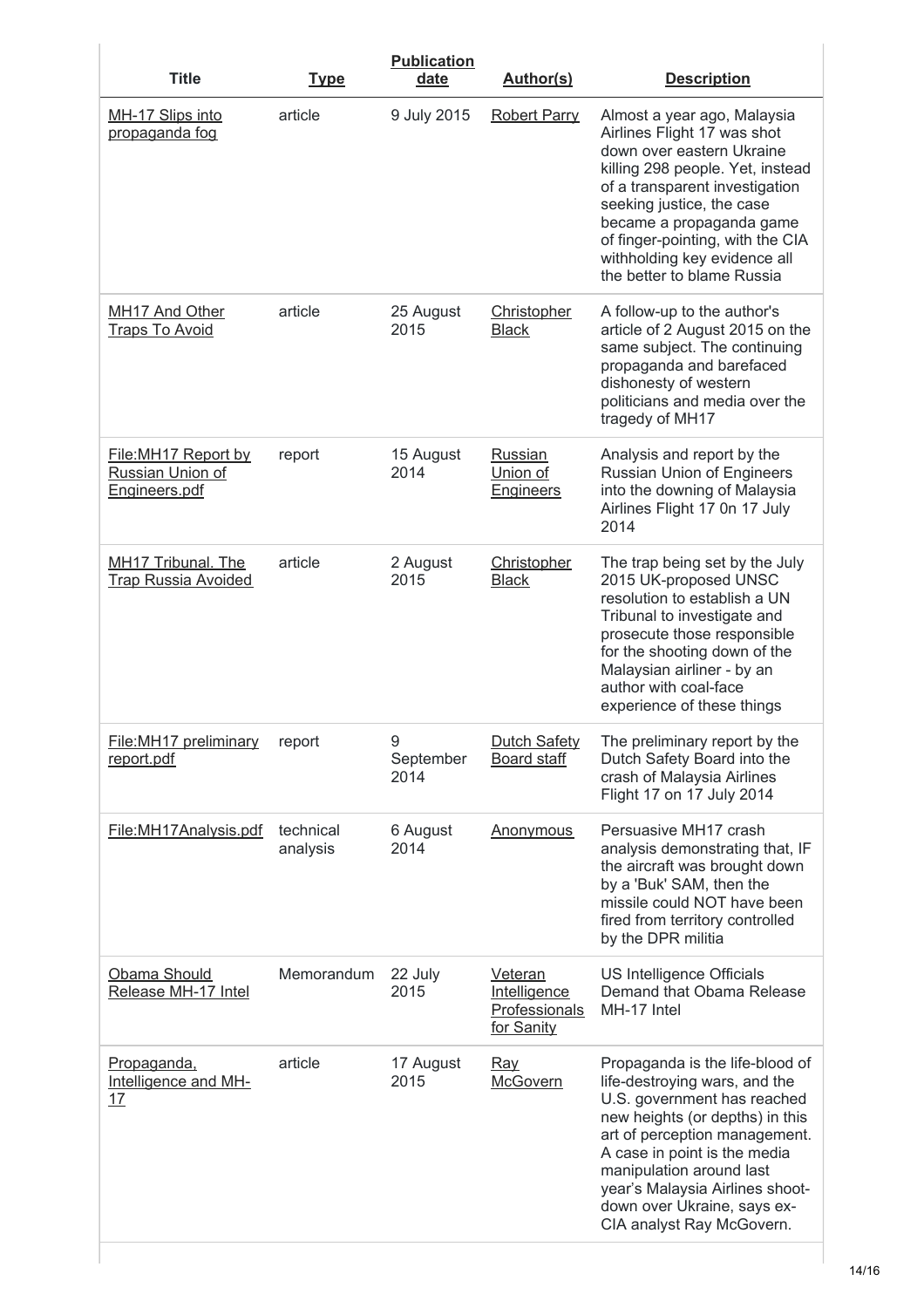| <b>Title</b>                                                        | <b>Type</b>       | <b>Publication</b><br>date | Author(s)                           | <b>Description</b>                                  |
|---------------------------------------------------------------------|-------------------|----------------------------|-------------------------------------|-----------------------------------------------------|
| File:Report-mh17-<br>crash-en.pdf                                   | report            | 13 October<br>2013         | <b>Dutch Safety</b><br><b>Board</b> | Dutch Safety Board report into<br>the MH17 disaster |
| <b>United Nations</b><br><b>Security Council</b><br>Resolution 2166 | legal<br>document | 21 July<br>2014            | UN/Security<br>Council              |                                                     |

## References

- <span id="page-14-0"></span>1. [Jump](#page-1-0) up ↑ "Full flight history for [Malaysia](http://www.flightradar24.com/data/flights/mh17/#3d6095b) Airlines flight MH17"
- <span id="page-14-1"></span>2. [Jump](#page-1-1) up ↑ "Last positions of #MH17 directly from [Flightradar24](https://twitter.com/flightradar24/status/489806795725348864/photo/1) database"
- <span id="page-14-2"></span>3. [Jump](#page-1-2) up ↑ http://www.independent.co.uk/news/world/europe/suspect-arrested-over[attempted-assassination-of-chief-forensic-expert-in-mh17-probe-a6978681.html](http://www.independent.co.uk/news/world/europe/suspect-arrested-over-attempted-assassination-of-chief-forensic-expert-in-mh17-probe-a6978681.html)
- <span id="page-14-3"></span>4. [Jump](#page-1-3) up ↑ "Flight Data Recorder MH17 [downloaded"](http://www.onderzoeksraad.nl/en/onderzoek/2049/investigation-crash-mh17-17-july-2014/onderzoek/1549/data-flight-data-recorder-mh17-downloaded#fasen)
- <span id="page-14-4"></span>5. [Jump](#page-1-4) up ↑ "Intense fighting in eastern Ukraine ['extremely](http://www.ohchr.org/EN/NewsEvents/Pages/DisplayNews.aspx?NewsID=14908&LangID=E) alarming', says Pillay, as UN releases new report"
- <span id="page-14-5"></span>6. [Jump](#page-1-5) up ↑ "Criminal [investigation](https://wikispooks.com/wiki/Criminal_investigation_stmt) plane crash in full swing"
- <span id="page-14-6"></span>7. [Jump](#page-2-0) up ↑ ["Ukrainian](http://rt.com/news/174412-malaysia-plane-russia-ukraine/) Su-25 fighter detected in close approach to MH17 before crash - Moscow"
- <span id="page-14-7"></span>8. [Jump](#page-2-1) up ↑ MH-17: Beware of the *[Chameleon](http://www.strategic-culture.org/pview/2014/07/21/mh-17-beware-of-the-chameleon.html)* - Wayne Madsen. Strategic Culture Foundation 21 July 2014
- <span id="page-14-8"></span>9. [Jump](#page-2-2) up ↑ "US Army to Proceed with Planned [Exercise](http://www.atlanticcouncil.org/blogs/natosource/us-army-to-proceed-with-planned-exercise-in-ukraine) in Ukraine" - Atlantic Council 17 March 2014
- <span id="page-14-9"></span>10. [Jump](#page-2-3) up ↑ ["Siberia](http://en.wikipedia.org/wiki/Siberia_Airlines_Flight_1812) Airlines Flight 1812" - Wikipedia page
- <span id="page-14-10"></span>11. [Jump](#page-3-0) up ↑ ["Preliminary](http://www.onderzoeksraad.nl/en/onderzoek/2049/investigation-crash-mh17-17-july-2014/preliminary-report/1562/preliminary-report-points-towards-external-cause-of-mh17-crash#fasen) report points towards external cause of MH17 crash"
- <span id="page-14-11"></span>12. [Jump](#page-4-0) up ↑ Press statement by Pieter-Jaap [Aalbersberg,](http://www.government.nl/news/2014/08/06/press-statement-by-pieter-jaap-aalbersberg-head-of-the-recovery-mission.html) head of the recovery mission - Dutch government web site 6 August 2014
- <span id="page-14-12"></span>13. [Jump](#page-5-0) up ↑ [Intelligence](http://fas.org/irp/budget/) Budget Data
- <span id="page-14-13"></span>14. [Jump](#page-6-0) up ↑ "Text of [UNSCR](http://www.un.org/en/ga/search/view_doc.asp?symbol=S/RES/2166(2014)) 2166 (2014)"
- <span id="page-14-14"></span>15. [Jump](#page-7-0) up ↑ "Cover-Up? Why Have the Media and Obama [Administration](http://www.globalresearch.ca/cover-up-why-have-the-media-and-obama-administration-gone-silent-on-mh17/5396372) Gone Silent on MH17?"
- <span id="page-14-15"></span>16. [Jump](#page-7-1) up ↑ ["Lockerbie-type](https://www.facebook.com/groups/indefenceofpublicsector/1639777916239262/) MH17 trial rejected"
- <span id="page-14-16"></span>17. [Jump](#page-7-2) up ↑ "Russia vetoes bid to set up tribunal for [downed](http://www.telegraph.co.uk/news/worldnews/europe/netherlands/11771299/Putin-rejects-Dutch-plea-to-support-creation-of-MH17-tribunal.html) flight MH17"
- <span id="page-14-17"></span>18. [Jump](#page-8-0) up ↑ "Spanish Air [Controller](http://www.globalresearch.ca/spanish-air-controller-kiev-borispol-airport-ukraine-military-shot-down-boeing-mh17/5391888) @ Kiev Borispol Airport: Ukraine Military Shot Down Boeing MH#17"
- <span id="page-14-18"></span>19. [Jump](#page-9-0) up ↑ "MH17: [Tragedy](http://voiceofrussia.com/uk/news/2014_07_23/MH17-Tragedy-and-the-blame-game-1232/) and the blame game"
- <span id="page-14-19"></span>20. [Jump](#page-9-1) up ↑ "Why has [Yatsenyuk](http://johngossip.blogspot.co.uk/2014/07/why-has-yatsenyuk-really-resigned.html) really resigned?"
- <span id="page-14-20"></span>21. [Jump](#page-11-0) up ↑ ["Ukraine:](http://rt.com/op-edge/175620-mh17-tragedy-war-urkaine/) RT's Peter Lavelle vs CNN's Chris Cuomo"
- <span id="page-14-21"></span>22. [Jump](#page-11-1) up ↑ "AIDS [Researchers](http://www.theguardian.com/world/2014/jul/18/aids-researchers-malaysia-airlines-mh17-crash-australia-victims) among MH17 Victims"
- <span id="page-14-22"></span>23. [Jump](#page-11-2) up ↑ [http://birdflu666.wordpress.com/2014/07/19/who-spokesman-glenn](http://birdflu666.wordpress.com/2014/07/19/who-spokesman-glenn-thomas-i-emailed-in-april-killed-on-mh17-flight-coincidence/)thomas-i-emailed-in-april-killed-on-mh17-flight-coincidence/
- <span id="page-14-23"></span>24. [Jump](#page-11-3) up ↑ "Flight MH17 [Passenger](http://web.archive.org/web/20140719202751/http://www.malaysiaairlines.com/content/dam/malaysia-airlines/mas/PDF/MH17/MH17 PAX AND CREW MANIFEST.pdf) Manifest"
- <span id="page-14-24"></span>25. [Jump](#page-12-0) up ↑ "It's only after the bodies are [returned](http://www.telegraph.co.uk/news/worldnews/europe/ukraine/10985807/Its-only-after-the-bodies-are-returned-that-the-families-healing-can-begin.html) that the families' healing can begin"
- <span id="page-14-25"></span>26. [Jump](#page-12-1) up ↑ "Dr Jim Swire interviewed on BBC Radio 4 Today [Programme](http://www.bbc.co.uk/programmes/b04b1zlh) (07:50:00